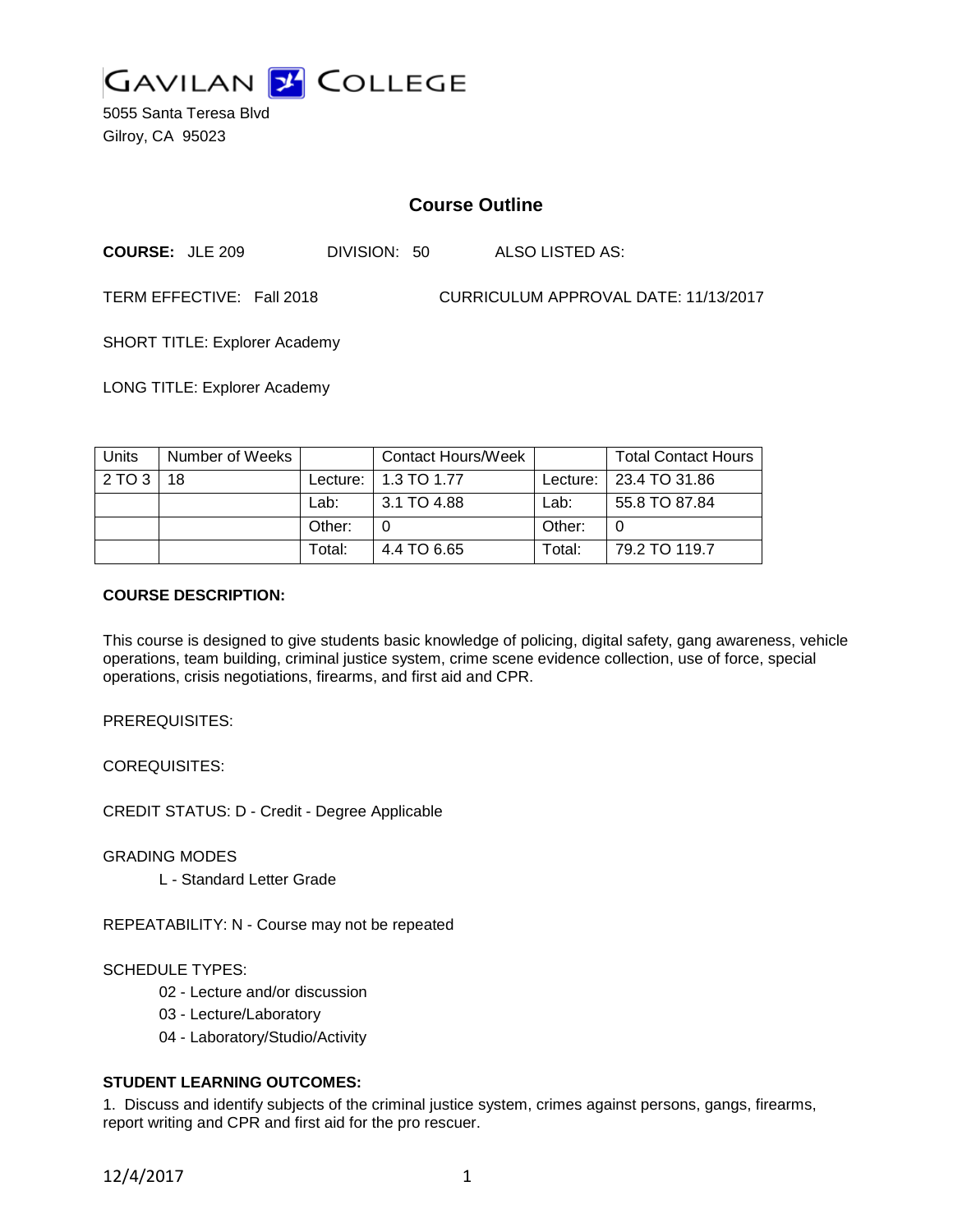Measure of assessment: Skills Exam, Written Exam Year assessed, or planned year of assessment: 2018 Institution Outcome Map

6. Personal Development and Responsibility:

2. Demonstrate how to properly use a firearm, use of control holds, vehicle stops via simulators, traffic control and traffic control.

Measure of assessment: Skills Exam

Year assessed, or planned year of assessment: 2018

Institution Outcome Map

1. Communication:

3. Identify basic criminal investigation procedures used in order to make the appropriate decisions regarding the identification and preservation of physical evidence at the scene of a crime.

Measure of assessment: Skills demonstration, Written Exam

Year assessed, or planned year of assessment: 2018

Institution Outcome Map

7. Content Specific:

### **CONTENT, STUDENT PERFORMANCE OBJECTIVES, OUT-OF-CLASS ASSIGNMENTS**

Curriculum Approval Date: 11/13/2017

Lecture content

I. Basic Crisis Negotiations

- A. Case studies
- B. Critical Incident types
- C. Barricaded Subjects
- D. Resolution options
- E. Negotiation Team
- F. Equipment Used
- G. Communication
- H. De-escalation
- II. Controlled Substances
- A. Impact on the body
- B. Category, common names, symptoms, physical properties and packaging
- C. How substances are introduced to the body
- D. Crime elements required for arrest
- E. Misdemeanor vs felony
- III. Criminal Justice System
- A. Freedoms and rights afforded to individuals under the US Constitution
- B. US Constitution amendments
- C. Federal agencies, State agencies, Local agencies
- D. Judicial Component
- E. California Court System
- F. Judicial process
- G. California Department of Corrections and Rehabilitation (CDCR)
- H. Parole and Probation
- IV. Crimes Against Persons
- A. Crime elements required for arrest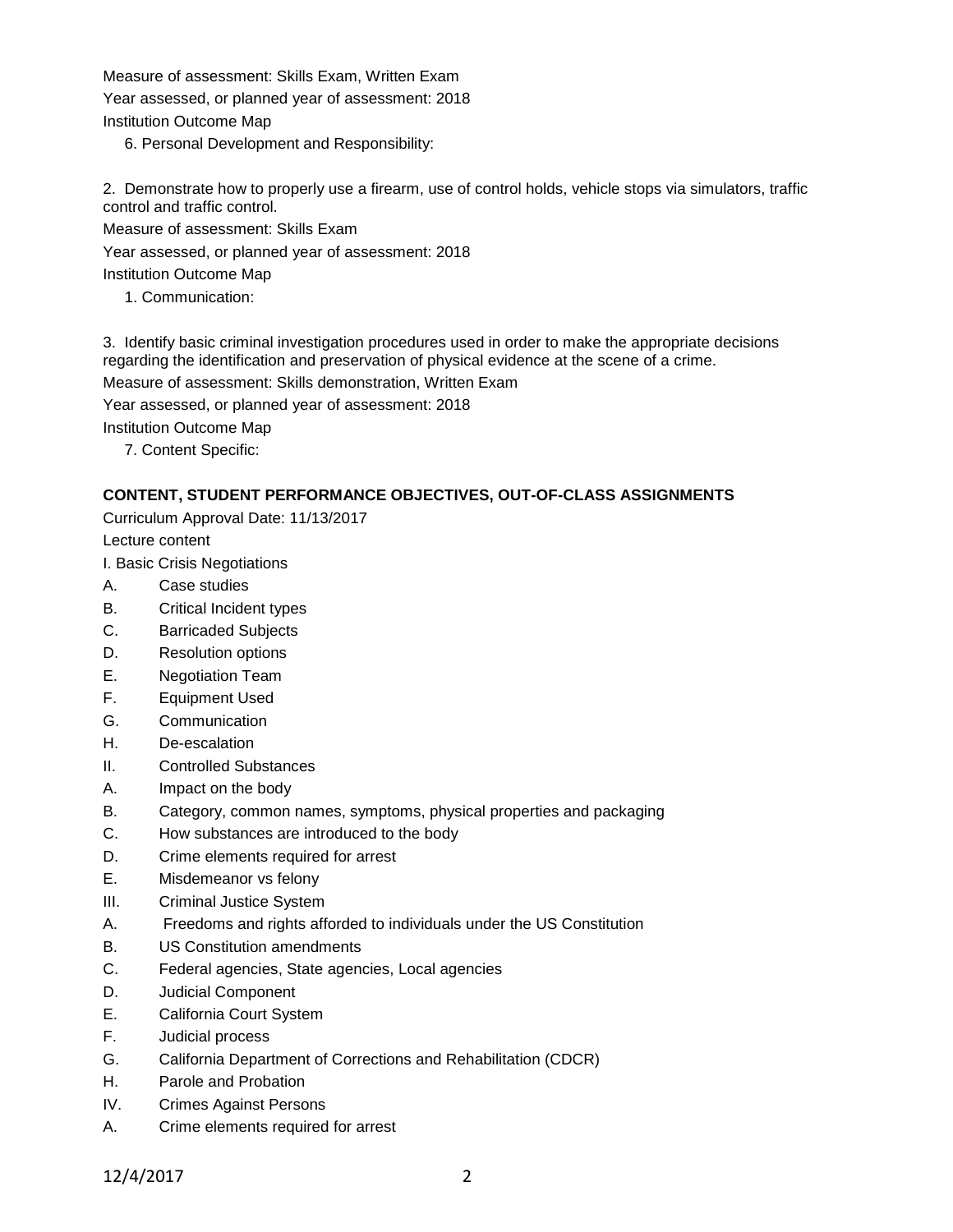- B. Misdemeanor vs felony
- C. Probable Cause
- D. Crimes related to injury
- E. Kidnapping
- F. Robbery
- G. Homicide
- H. Murder vs. manslaughter
- V. Custody
- A. Responsibilities and Liabilities
- B. Prisoners requiring special care or protection
- C. Supervision of inmates
- D. Basic inmate classifications and segregation principles
- VI. Digital Safety
- A. How you connect
- B. Digital reputation
- C. Cyberbullying
- D. Reporting abuse
- E. Resources
- F. Positive side of internet
- G. Clandestine laboratories/illegal cannabis cultivation
- VII. Gang Awareness
- A. Indicators of Gang involvement
- B. Criminal street gangs
- C. Characteristics and crime trends
- VIII. Juvenile Law and Procedure
- A. Juvenile rights under California Law
- B. Law enforcement responsibilities for juvenile safety
- C. Officer's authority to take a juvenile into temporary custody
- D. Conditions under which a juvenile may become a dependent of the court
- E. Confinement of juveniles in adult detention facilities
- F. Crime elements of contributing to the delinquency of a minor
- G. Juvenile court and probation system
- Lab Content
- I. ACT and Use of Force
- A. Policy and legal issues
- B. Use of Force
- C. Use of Force Considerations
- D. Safety
- E. Searches
- F. Equipment/Restraint Devices
- G. Control Holds/Takedowns
- H. Body physics & dynamics. Suspect reaction to force
- I. Body balance/stance/movement patterns
- J. Movements, Shuffling, Pivoting
- II. Crime scenes, evidence, forensics overview
- A. Criminal investigation
- B. Collecting, preserving, and removing physical evidence
- C. Crime scene photography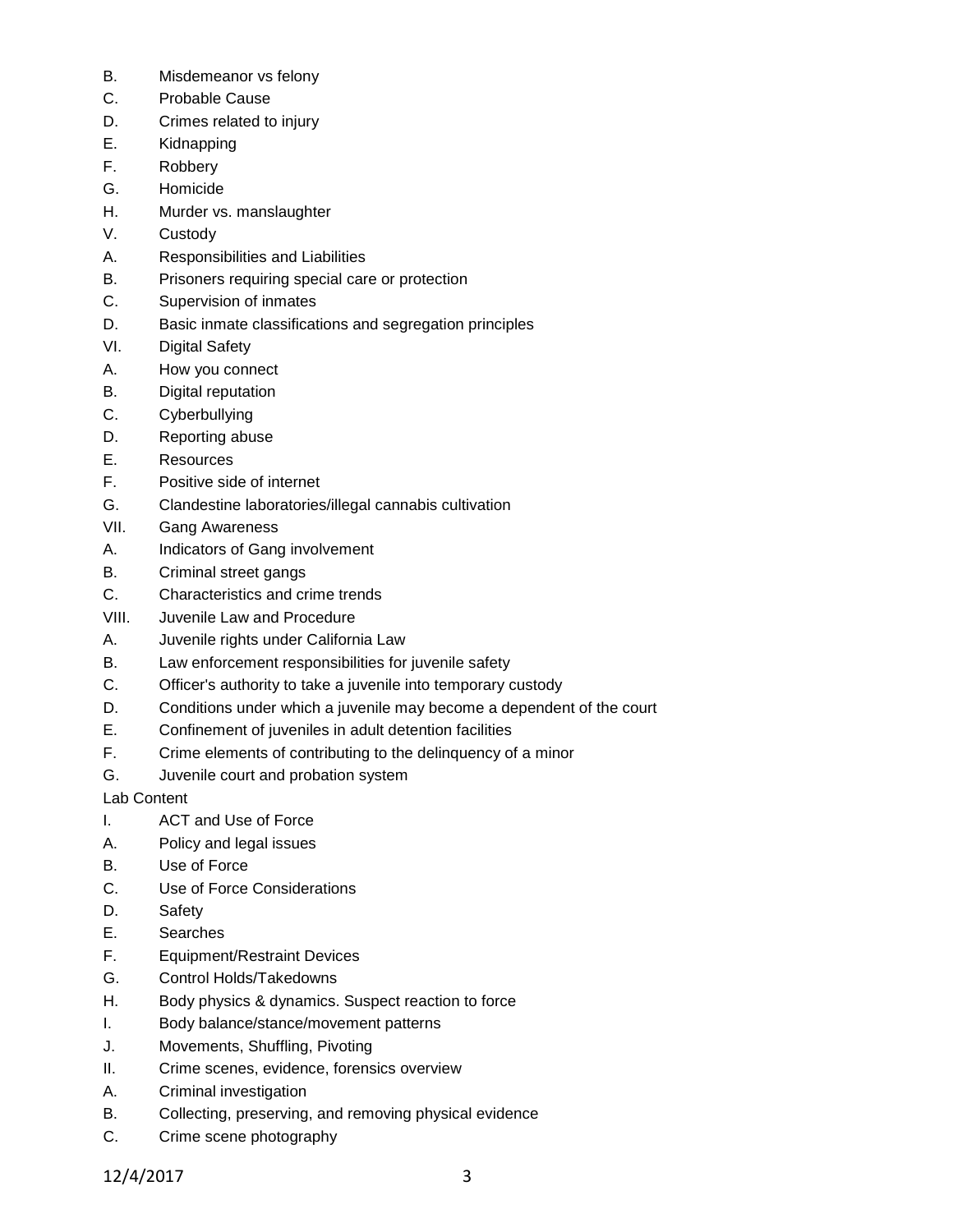- D. Crime scene diagram
- E. Latent fingerprints
- III. Domestic Violence
- A. Terms
- B. Felony vs Misdemeanor
- C. Felony DV
- D. Associated Crimes
- E. Department Policy
- F. DV protective order
- G. Emergency Protective Restraining Order (EPRO)
- H. Temporary Restraining order (TRO)
- I. Firearms
- J. Strangulation
- K. Interviewing the victim
- L. Report Writing
- IV. Report Writing
- A. Writing Basics
- B. Field Notes
- C. Report
- D. Documentation
- V. Firearms
- A. Firearms safety
- B. Firing Range
- C. Storage and precautions
- D. Workings, capabilities and limitations of firearms
- E. Guidelines for safe handling and limitations of ammunition
- F. Fundamental skills of firing firearms
- G. Low light/ nighttime conditions
- VI. First Aid and CPR
- A. Responsibilities at a medical emergency
- B. Assess immediate condition of victim
- C. Moving victim
- D. Cardiopulmonary Resuscitation (CPR)
- E. Airway obstruction
- F. Rescue Breathing techniques
- G. First Aid
- H. Bleeding control
- I. Shock
- J. Head, chest, bones, muscles and joints injuries
- K. Burns
- L. Certification
- VII. Radio Procedures
- A. Transmitting and receiving a radio communication
- B. Phonetic Alphabet
- C. 10-code
- D. Information to include during a crime broadcast
- VIII. Traffic Control
- A. Safety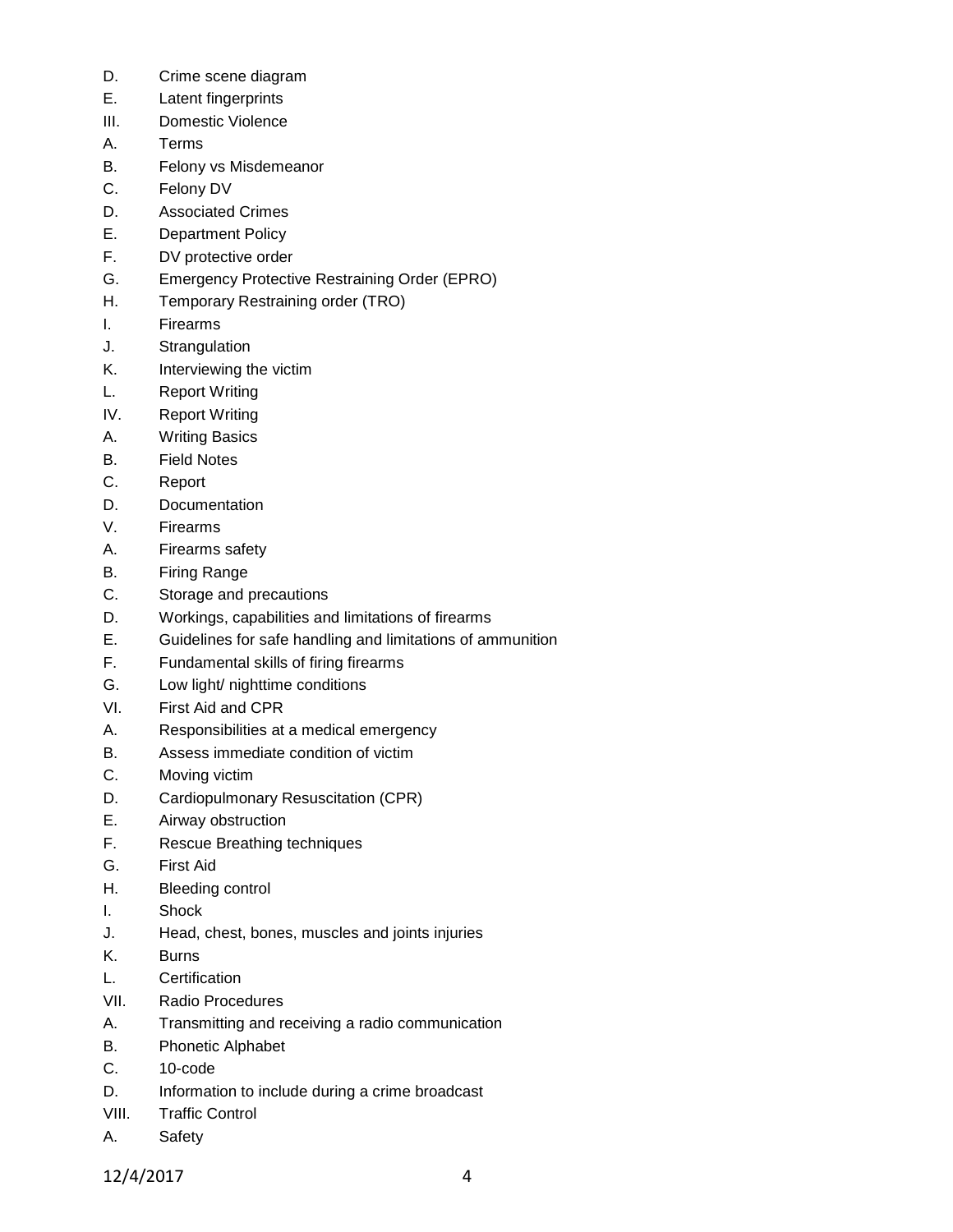- B. Traffic management and control
- C. Hands, tools and gear
- D. Whistle
- E. Flashlights
- F. Flares
- G. Position of vehicles
- H. Safety vests
- IX. Vehicle Operations Overview Scenarios / Simulators
- A. Defensive driving
- B. Stopping time
- C. Tunnel vision
- D. Potential hazards
- E. Vehicle inspection
- F. Psychological and physiological factors
- G. Seat belts
- H. Emergency response driving
- I. Longitudinal and lateral weight transfer
- J. Spring loading
- K. Steering
- L. Throttle control
- M. Turning maneuver
- X. Vehicle Pullovers/Vehicle Searches Scenarios
- A. Types of vehicle pullovers
- B. Inherent risks
- C. Safety techniques
- D. Placement of the patrol unit
- E. Exiting the patrol unit
- F. Approaching a vehicle
- G. High-risk vehicle pullovers
- H. Cover units
- XI. Special Operations
- A. Role and responsibility when interacting with Special Operations Units
- B. Special Operations Units equipment
- XII. Team Building Scenarios
- A. Solving problems as an individual, squad, and class
- B. Class activity
- XIII. Fitness
- A. Physical conditioning
- B. Training injuries
- C. Nutritional Planning
- XIV. Drill and Inspection
- A. Uniform
- B. Equipment
- C. Grooming
- D. Military formation commands
- E. Command presence, leadership and teamwork

# **METHODS OF INSTRUCTION:**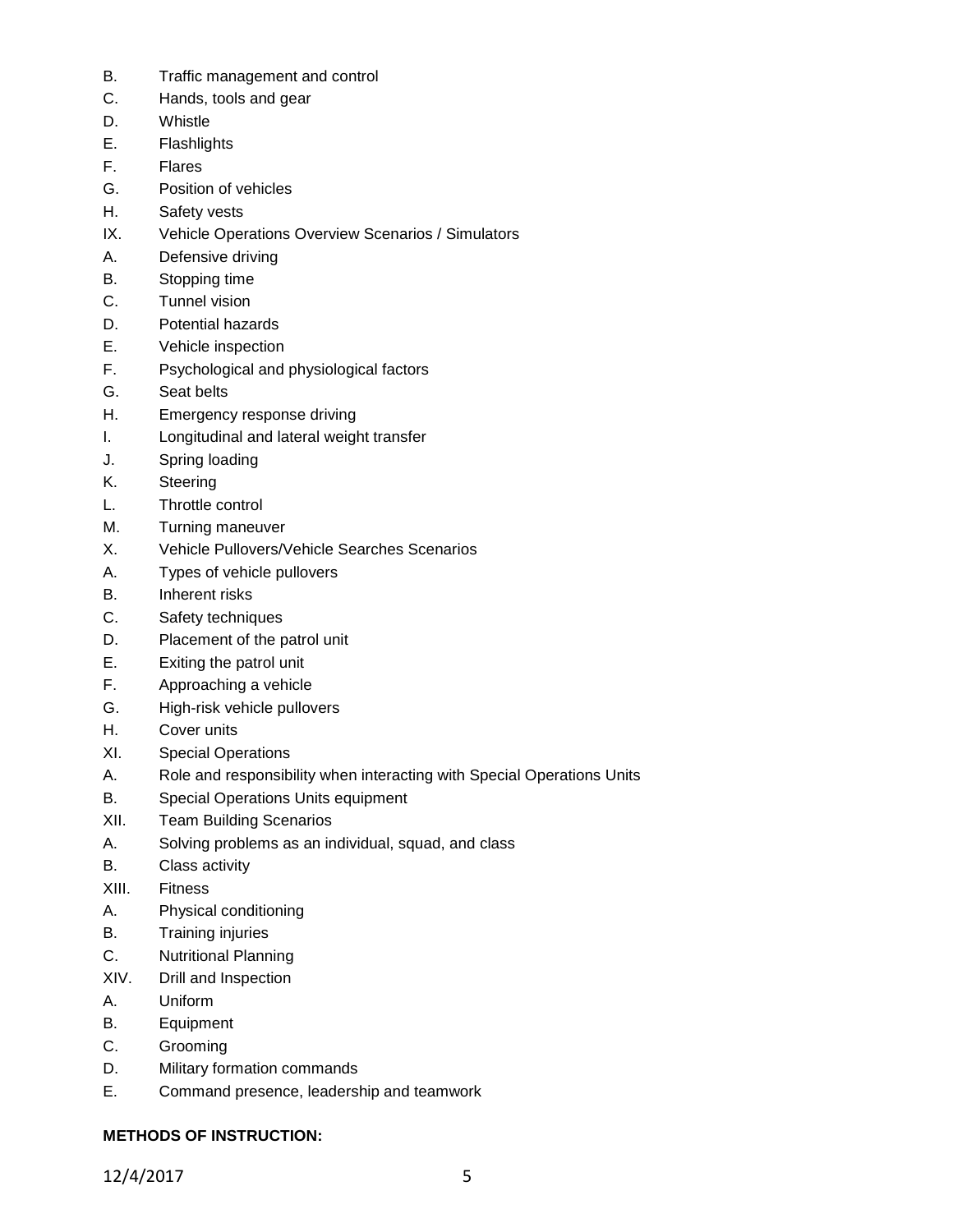Lecture, Lab, Scenarios, Skills Demonstration

# **OUT OF CLASS ASSIGNMENTS:**

Required Outside Hours:

Assignment Description: Students will review instructor handouts, which includes specific safety policies.

Required Outside Hours:

Assignment Description: Students will complete an Assault with Deadly Weapon Report to include facts listed in chronological order, actions taken, evidence, Miranda, interaction with suspects, witnesses and victim.

## **METHODS OF EVALUATION:**

Writing assignments Report Writing Assignments Assault with a deadly weapon police report Skill demonstrations

# **REPRESENTATIVE TEXTBOOKS:**

Recommended Representative Textbooks Instructor Handouts. Instructor,2018. Reading Level of Text, Grade: 12 Verified by: Doug Achterman State of California. Penal Code Book. California: Lawtech Publishing Group,2017. Reading Level of Text, Grade: 12 Verified by: Doug Achterman

# **ARTICULATION and CERTIFICATE INFORMATION**

Associate Degree: CSU GE: IGETC: CSU TRANSFER: Not Transferable UC TRANSFER: Not Transferable

SUPPLEMENTAL DATA: Basic Skills: N Classification: Y Noncredit Category: Y Cooperative Education: Program Status: 1 Program Applicable Special Class Status: N CAN: CAN Sequence: CSU Crosswalk Course Department: CSU Crosswalk Course Number: Prior to College Level: Y Non Credit Enhanced Funding: N Funding Agency Code: Y In-Service: N Occupational Course: C